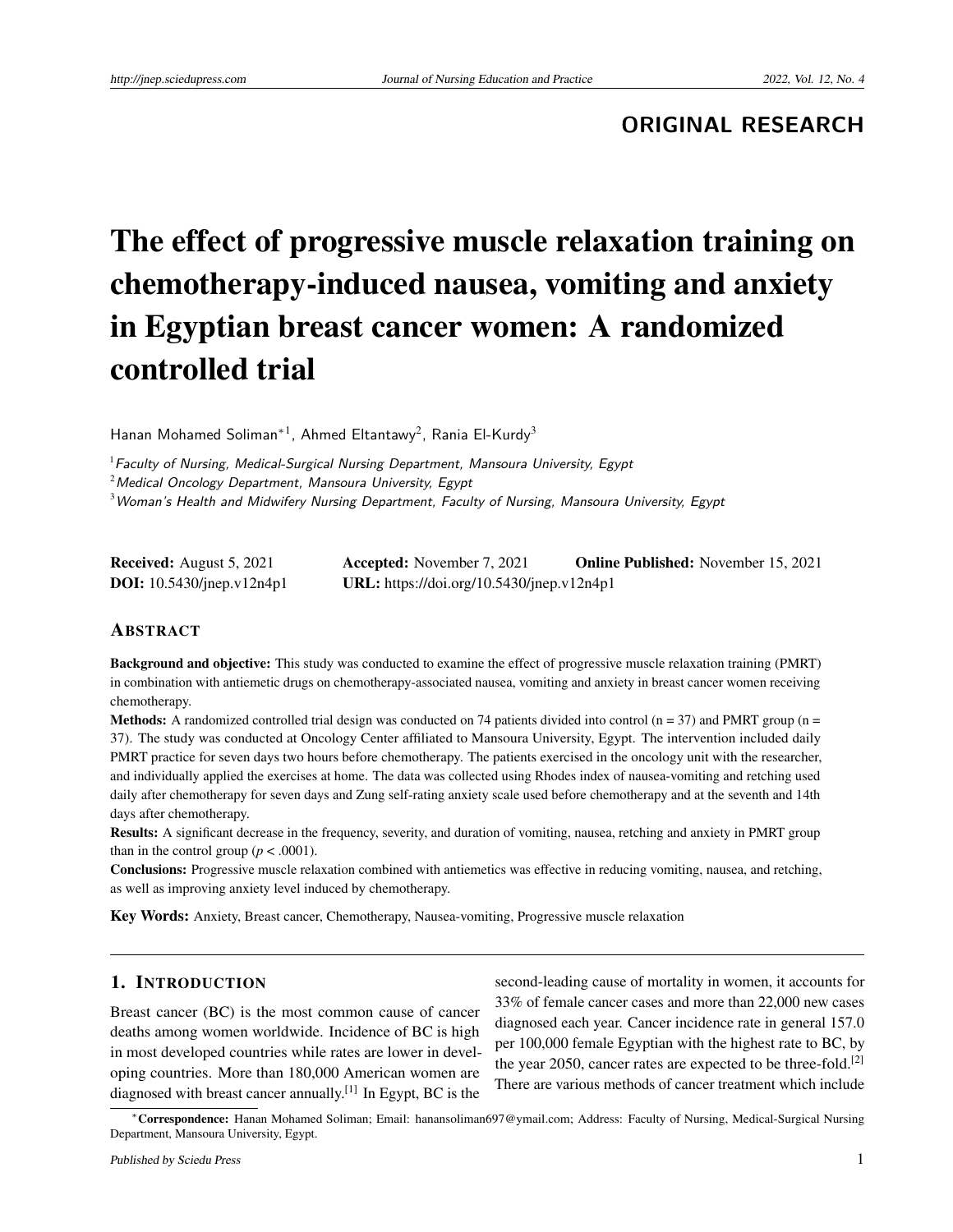chemotherapeutic agents, radiation therapy, immunotherapy, surgical managements etc. Nevertheless, these treatment modalities cause many distress symptoms that negatively affects the quality of life of patients. There are many distressing effects of chemotherapy used in breast cancer, including: anorexia, nausea-vomiting, anxiety, insomnia, dyspnea, and stomatitis. Chemotherapy can be used as a single treatment or combined with other treatment modalities.[\[3\]](#page-9-2)

Vomiting and nausea are the most common distressing symptoms, which may last between 24 and 72 hours after chemotherapy and gradually resolve over the next sev-eral days.<sup>[\[4\]](#page-9-3)</sup> Up to  $66\%$ -91% of cancer patients receiving chemotherapeutic agents experienced nausea and vomiting. Direct effects of Prolonged chemotherapy-induced nausea and vomiting (CINV) can cause anxiety, and Malnutrition. Some patients reported that complications from cancer treatment are worse than the cancer itself. Additionally, some patients discontinue chemotherapeutic course, which reduces the hope for recovery. Hence, great efforts have been made to effectively prevent and alleviate Nausea and vomiting induced by chemotherapy. Recently, antiemetics are still the cornerstone in the treatment of nausea and vomiting caused by chemotherapy, while the preventive use of antiemetics is not applicable to all cancer patients who have been directed to receive chemotherapy. More importantly, anti-nausea and vomiting drugs reduce these complications, but they do not fully cure the problem.<sup>[\[5\]](#page-9-4)</sup> Thus, a combination of nonmedication treatments with medication-based treatments is recommended for reducing CINV.[\[6\]](#page-9-5)

When shedding light on previous studies, mind-body practices such as progressive muscle relaxation (PMR), breathing exercise and meditation have been utilized recently to reduce anxiety, nausea-vomiting and fatigue in the individuals and improve their quality of life through voluntary stretching and relaxation of all the muscle of the body, from head to toe.<sup>[\[7,](#page-9-6)[8\]](#page-9-7)</sup> The progressive muscle relaxation training (PMRT) is one of the most common non-pharmacological techniques to reduce the physical symptoms of chemotherapy, it has both a cognitive distraction and a relaxation element.<sup>[\[9](#page-9-8)[–11\]](#page-9-9)</sup>

Relaxation reduces physiological arousal and thus prevents the exacerbation of vomiting and nausea, as well as reduces feelings of stress and anxiety. Vomiting and nausea associated with chemotherapy may be controlled by relaxation that reduces gastrointestinal contractility or calming effect on vomiting center in the brain.<sup>[\[12\]](#page-10-0)</sup>

## 1.1 Significance of the study

From researchers' clinical observation, it is noticed that CINV and anxiety are the most distressing side effects to deal with in clinical practice, that viewed as a challenge to patients, oncology nurses, and may hinder patients' adherence to drug. Proceeding from the fact that antiemetics alone are not effective in controlling CINV and anxiety, it is necessary to look for other methods either alternative or adjuvant to antiemetics. In this context, recent studies have reported that PMRT is one of the non-drug therapies that has shown a pos-itive effect in controlling CINV in cancer patients.<sup>[\[13,](#page-10-1)[14\]](#page-10-2)</sup> On the other hand, such techniques rarely used with Egyptian patients, in this regard, the current study aimed to examine the impact of PMRT along with antiemetics on nausea, vomiting, and anxiety induced by chemotherapy among BC women.

## 1.2 Study aim

The aim of this study was to examine the effect of PMRT in combination with antiemetic drug on CINV and anxiety in breast cancer women undergoing chemotherapy.

#### 1.3 Research hypotheses

H1. The PMRT group would show significantly greater improvements in frequency, duration, and intensity of chemotherapy-induced nausea-vomiting and retching than the control group participants immediately and for a week post-chemotherapy.

H2. Women with breast cancer who receive PMRT will have significantly less anxiety than women in the control group after two weeks of chemotherapy.

#### 1.4 Theoretical framework

## *Chan et al. multi-dimensional interventions in managing CINV*

Basically, when the vomiting center is stimulated in the brain, vomiting and nausea occur.<sup>[\[15\]](#page-10-3)</sup> This happens through 4 paths as follows: (1) the chemoreceptor trigger zone, (2) the cerebral cortex and limbic system, (3) the vestibular system and (4) the afferent vagal and visceral nerves. Although the availability of antiemetics is increasing annually, these treatments alone are not effective against vomiting and nausea caused by multiple pathways.<sup>[\[15,](#page-10-3) [16\]](#page-10-4)</sup> In this model, it has been suggested that a multi-dimensional action is more effective if more than one vomiting pathway is closed. It is a multi-dimensional intervention in managing CINV, serves as a pioneer framework which apply PMRT combined with patient education and antiemetics to achieve optimal goal of blocking all four emetic pathways. Relaxation blocks the cerebral cortex pathway, while patient education focuses on risks assessment and antiemetics blocks the other three pathways. Several studies have revealed that multi-dimensional interventions are effec-tive in managing CINV in adults.<sup>[\[17,](#page-10-5) [18\]](#page-10-6)</sup> PMRT is a method that uses a favorable and relaxing mental image to distract an individual from the side effects of chemotherapy.[\[19\]](#page-10-7) The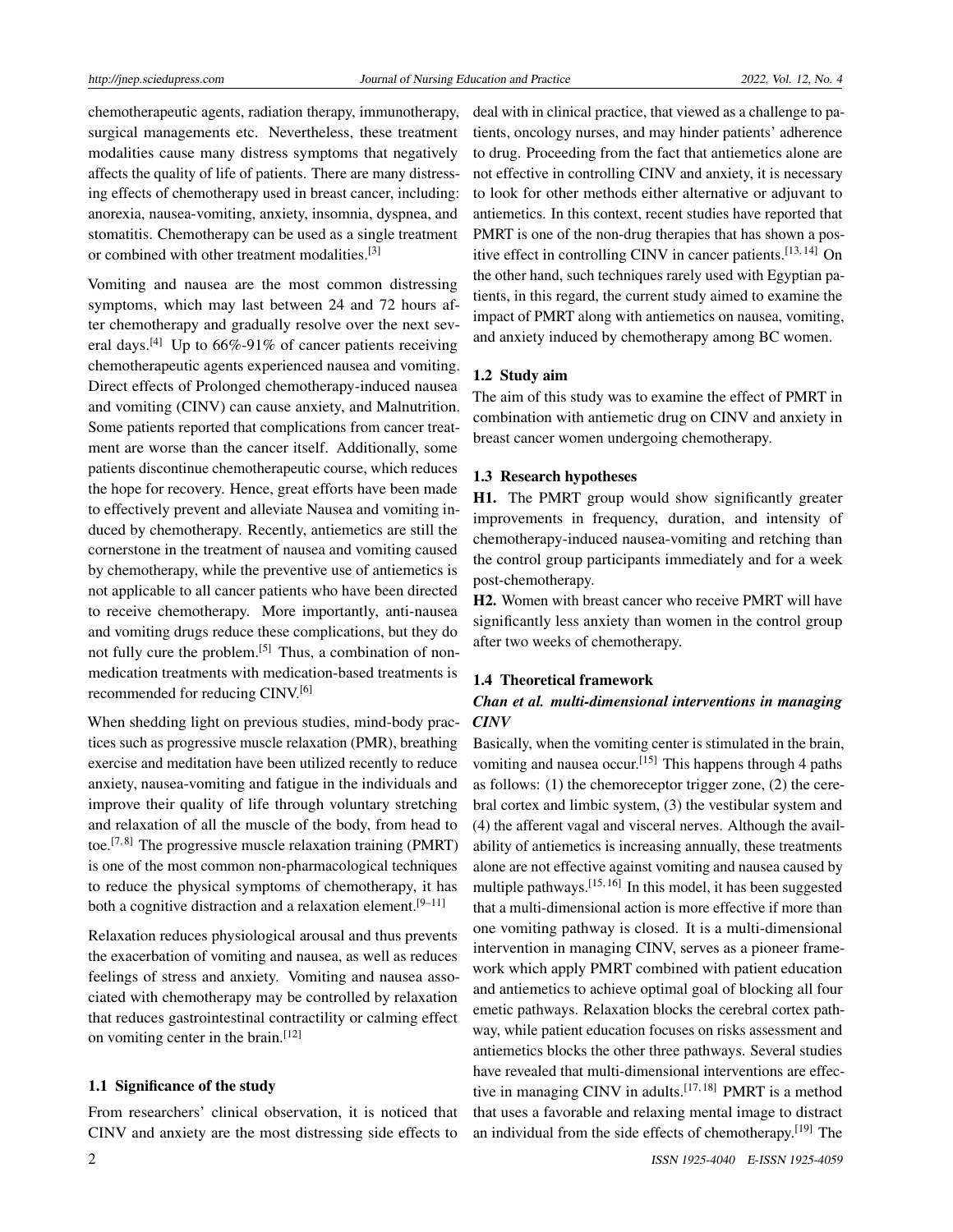study concluded that nurses can successfully demonstrate PMRT combined with patient education and antiemetics to control CINV among cancer patients.[\[20\]](#page-10-8)

#### 2. RESEARCH METHODS

#### 2.1 Design, setting, and participants

A randomized controlled study design was conducted to investigate the effects of the PMRT on CINV in BC women. The study was conducted at Oncology Center of Mansoura University Hospitals, Dakahlia governorate, Egypt. Breast cancer women undergoing AC protocol of chemotherapy attend the previously mentioned setting constituted study subject. In this study, to ensure the homogeneity of the sample, one type of chemotherapy was selected as well as only one type of cancer (BC). Sample size was calculated by GPower software (version 3.1.9.7). The authors assume a medium effect size  $(f = 0.25)$  in a between-subjects design comparing the change over time in mean number of episodes of both vomiting and nausea (observed daily for one week). Accordingly, a total sample size of 74 participants from outpatient oncology clinics (37 in each arm) achieves a power of 80.15% to detect a medium effect size  $(f = 0.25)$  with an *α*-level of 5%, and correlation among repeated measures of 0.5 using repeated-measures ANOVA test (within-factors) with 7 repeated measurements (every day for 7 successive days).

Nausea and vomiting following chemotherapy for breast cancer occur in 60%-90% of cases and commonly begin within 1-2 hours and last for 6–12 hours with some patients experiencing vomiting and nausea for more than a day. In a previous study, the experimental subjects reported statistically significant lower attacks of vomiting and nausea than the control group, particularly in the first four days of administering chemotherapy ( $p < .05$ ).<sup>[\[18\]](#page-10-6)</sup>

Inclusion criteria for the participants were (1) adult breast cancer women aged from 20 to 60 year, (2) did not expose to cytotoxic agents prior to the study (a first initial course), (3) Willing to participate in the study, and (4) able to read and write. Exclusion criteria were (1) subjects with CNS metastasis, a history of intestinal obstruction, sensitivity to dexamethasone, past history of end-stage malignancy and/or mental disorders. The treatment protocol for vomiting and nausea caused by chemotherapy used in the hospital when conducting the current study was Granisetron 0.01 mg/kg i.v. along with 10 mg intra venous Dexamethasone. To be taken half an hour before a dose of chemotherapy administration. Also, 1-2 mg of Granisteron p.o. daily available for subsequent use.

#### 2.2 Ethical considerations

Ethical approval for the study was obtained from the Scientific Research Ethics Committee of Faculty of Nursing, Mansoura University. Informed consent was obtained from participants enrolled in the study after clarification the nature and aim of the study. The researcher emphasized that participation is voluntary. Anonymity, privacy, security, and confidentiality were maintained throughout the entire study. Participating patients were instructed that they had the right to withdraw from the study at any stage. The study was conducted in accordance with the institutional ethical standards, including the Helsinki Declaration.

#### 2.3 Procedure

Once the necessary approval granted to proceed with the proposed study, subjects who met sampling criteria and accept to participate in the study were invited. The AC protocol for administering chemotherapy in the hospital, at the time of the present study, consisted of Adriamycin 60 mg/m<sup>2</sup> I.V. (day 1) and Cyclophosphamide 600 mg/m<sup>2</sup> I.V (day 1), repeated every three weeks for four consecutive cycles.

A pilot study was conducted before the main study on 10% of the total sample size (9 women) and minor modifications was done to the study design and data collection tools. As well as the time needed to complete the filling of the questionnaire was determined. The study was conducted over a period of 9 months from the beginning of February 2019 to the end of October 2020. Both PMRT and control groups were interviewed two hours before starting of chemotherapy and were provided with information about the study and were directed to a quiet room. All participants filled out questionnaires related to their level of anxiety (baseline data) before the start of chemotherapy and then on the seventh and fourteenth day after chemotherapy.

#### 2.4 Intervention

In the first session, all patients in the intervention group received PMRT training from the researcher in a separate room. The researcher started by illustrating relaxation exercises, then the patients applied the exercises in the hospital, and daily for another five days at the patients' home, for a total of six sessions. In addition, they also received a brochure and a half-hour video demonstration of instructions on PMRT steps to implement at home. Patients were directed to perform the PMRT once a day and record the frequency and duration of exercises.

Furthermore, participants were received telephone call daily by the researcher to motivate them to exercise on the days they did not receive chemotherapy. The PMRT group were given antiemetics after a PMRT session. Vomiting and nau-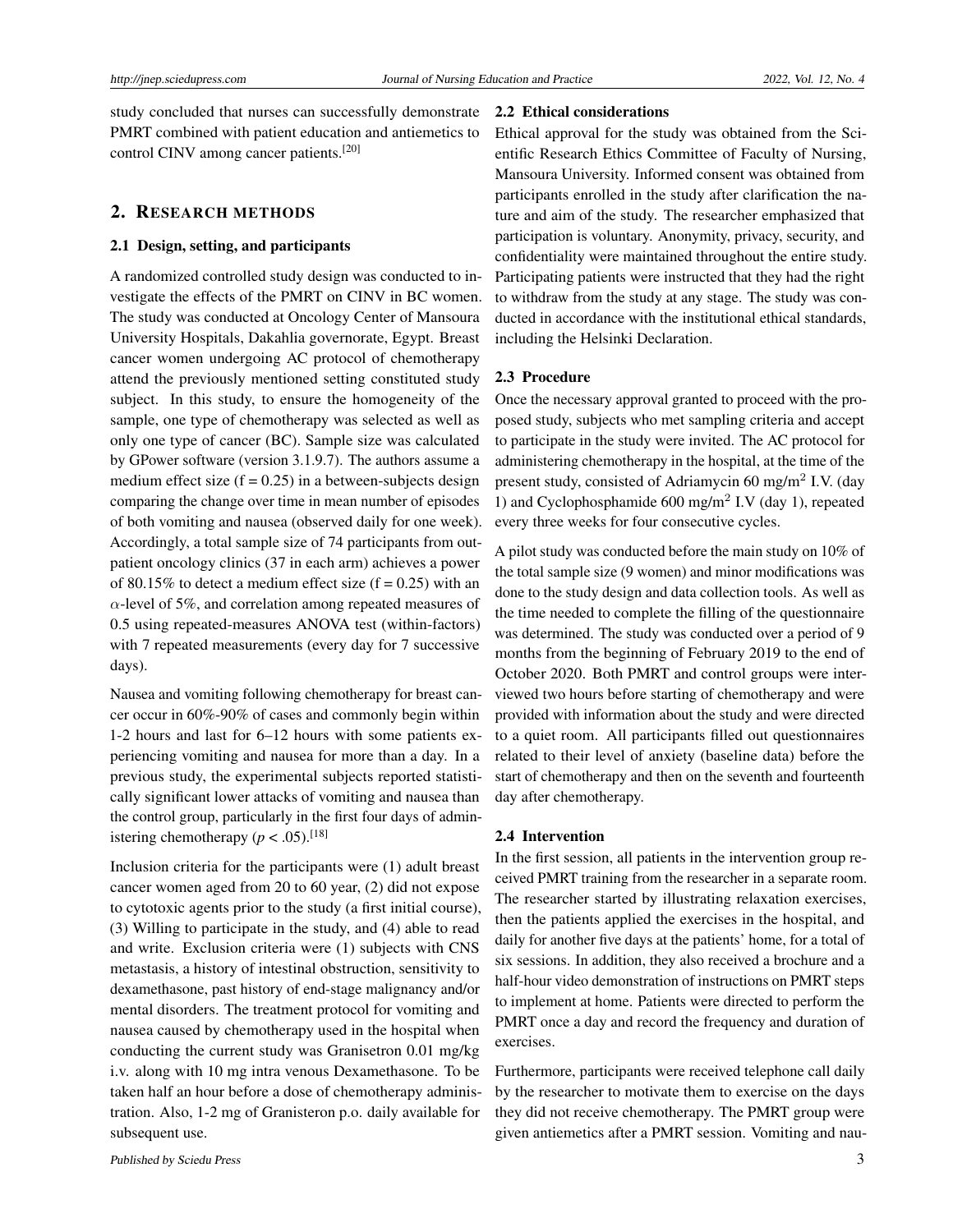sea were evaluated daily for a week. The control group was given antiemetics according to the hospital chemotherapy protocol half an hour before chemotherapy administration. In this context and daily for the first week of chemotherapy, the patients self-evaluated the severity, frequency ,duration of vomiting and nausea using Rhodes index scale. After completing the study, the control group was directed on how to perform PMRT and they received brochures as well as an educational video.

#### 2.5 Application of PMRT

PMRT involves deep breathing and progressive relaxation of eleven muscle groups (upper limbs, right and left calf, right and left foot, forehead, jaw, neck, back, shoulders, stomach, and thighs). The PMRT session starts by stretching - releasing muscle groups in the upper body first and then progressing to pulling - and releasing muscle groups in the lower body part. When applying PMRT, the women were trained to tighten the muscle group each according to their endurance without feeling pain with a deep breath, about 6-8 seconds, then relax for 10 seconds with a slow exhale and finally rested by taking a deep breath for 20-30 seconds before moving to the next muscle. This session took about 25 minutes to run.

#### 2.6 Data collection tools

#### 2.6.1 *Patient information and health relevant data form*

Include age, level of education, residence and occupation, marital status, and stage of disease. Current history including diagnosis, date of first chemotherapy dose, chemotherapy management protocol, current antiemetic drugs, etc.

# 2.6.2 *Rhodes index of nausea, vomiting and retching scale*

It consists of eight 5-point self-assessed items to measure subjective and objective vomiting, nausea, and retching.<sup>[\[21\]](#page-10-9)</sup> The INVR was a valid and reliable tool for assessing vom-iting, nausea and retching ranged from 0.912 to 0.968.<sup>[\[22\]](#page-10-10)</sup> Scores for the individual items ranged from 0 to 4, with higher scores indicating more nausea, vomiting, or retching. This scale was applied immediately after PMRT sessions and chemotherapy dose.

#### 2.6.3 *Zung self-rating anxiety scale (SAS)*

It is a self-reported scale of 20 items that are rated on a fourpoint likert scale of "none or little time" (rating 1), "some time" (2), or "much of the time" (3) or "most of the time or all of the time" (4). The overall SAS score may range from 20 (free of anxiety) to 80 (severe anxiety). The higher the

score, the higher the anxiety.<sup>[\[23\]](#page-10-11)</sup> Participants with a score of 36 were described by Zung as having clinically significant anxiety. The SAS was a reliable and valid instrument with an internal consistency reliability coefficient of.80 was obtained.[\[24\]](#page-10-12)

## 2.7 Data analysis

The collected data were organized, tabulated, and statistically analyzed using SPSS software (Statistical Package for the Social Sciences, version 26, SPSS Inc. Chicago, IL, USA). The categorical variables were represented as frequency and percentage. The continuous variables were represented as mean, and standard deviation. Mann-Whitney U test was used to compare the differences between two means of nonparametric variables. Whereas independent t test as used to compare the differences between two means of parametric variables. The Chi-square test was conducted to compare the differences between categorical variables. Friedman's Test was conducted to compare repeated measures of non-parametric ordinal variables among the same subjects. Whereas repeated two-way ANOVA was conducted to compare repeated measures of parametric continuous variables. Statistically significant was considered as  $(p$ -value  $\leq .01 \&$ .05).

#### 2.8 Ethical approval

The study was approved by the Scientific Research Ethics Committee of Faculty of Nursing, Mansoura University (Resolution No:0223) and was conducted in accordance with the Declaration of Helsinki.

## 3. RESULTS

#### 3.1 Characteristics of the Participants

A total of 74 BC adults' women participated in the study were allocated randomly into PMRT and control groups by simple random sampling, 37 in each arm. All participants completed all stages of the study from the beginning to the end without withdrawal. Table 1 showed that the study groups were well matched for education level, occupation, residence, and marital status. Thus, it is concluded that both groups were statistically homogeneous as regards sociodemographic variables. There were statistically significant differences between the PMRT, and control group related to their age, and the stage of disease ( $p < .001$ ). Most of them housewife (83.8% & 70.3%) in PMRT and control group, respectively. Most (78.4%) of subjects were married. Majority of studied women in PMRT and control group (56.8% & 64.9%) were in stage I & II of illness, respectively.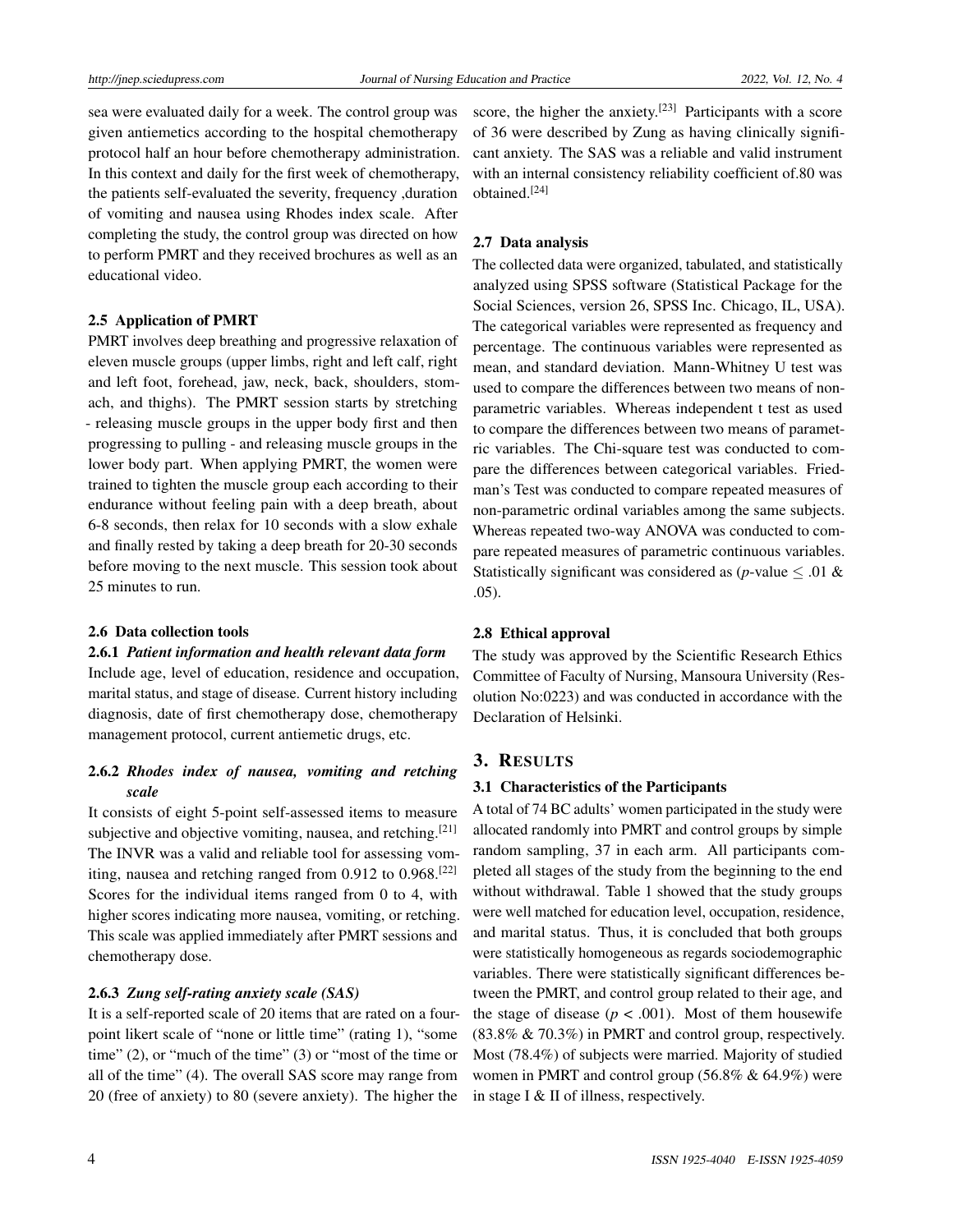

Figure 1. Flow-chart of study enrollment and participation

| Table 1. Demographic characteristics and clinical data of |  |
|-----------------------------------------------------------|--|
| the participants ( $N = 74$ )                             |  |

|                          | <b>PMRT</b> group |               | Control group    |               |                         |  |
|--------------------------|-------------------|---------------|------------------|---------------|-------------------------|--|
| <b>Variables</b>         | $(n = 37)$        |               | $(n = 37)$       |               | $\chi^2/p_1$            |  |
|                          | $\mathbf{n}$      | $\frac{0}{0}$ | $\mathbf n$      | $\frac{0}{0}$ |                         |  |
| Age                      |                   |               |                  |               |                         |  |
| $25 - 35$                | $\mathbf{1}$      | 2.7           | 18               | 48.6          | 20.58/                  |  |
| $35 - 45$                | 17                | 45.9          | 8                | 21.6          | $.000**$<br>$Z = 3.40/$ |  |
| > 45                     | 19                | 51.4          | 11               | 29.7          | $p_2 = .001**$          |  |
| $Mean \pm SD$            | $47.35 \pm 7.90$  |               | $38.89 \pm 9.64$ |               |                         |  |
| <b>Education</b>         |                   |               |                  |               |                         |  |
| Primary education        | 5                 | 13.5          | 5                | 13.5          | 1.60 / .45              |  |
| Secondary education      | 21                | 56.8          | 16               | 43.2          |                         |  |
| university education     | 11                | 29.7          | 16               | 43.2          |                         |  |
| <b>Residence</b>         |                   |               |                  |               |                         |  |
| Urban                    | $\overline{7}$    | 18.9          | 10               | 27.0          | 0.69/0.41               |  |
| Rural                    | 30                | 81.1          | 27               | 73.0          |                         |  |
| Occupation               |                   |               |                  |               |                         |  |
| Housewife                | 31                | 83.8          | 26               | 70.3          | 1.91/.18                |  |
| Employed                 | 6                 | 16.2          | 11               | 29.7          |                         |  |
| <b>Marital status</b>    |                   |               |                  |               |                         |  |
| Single                   | 3                 | 8.1           | 3                | 8.1           |                         |  |
| Married                  | 29                | 78.4          | 29               | 78.4          | 0.000/<br>1.00          |  |
| Widowed                  | 3                 | 8.1           | 3                | 8.1           |                         |  |
| Divorced                 | $\overline{c}$    | 5.4           | $\overline{c}$   | 5.4           |                         |  |
| <b>Stages of disease</b> |                   |               |                  |               |                         |  |
| Stage 1                  | $\mathbf{0}$      | 0.0           | 24               | 64.9          |                         |  |
| Stage 2                  | 21                | 56.8          | 9                | 24.3          | 41.68/<br>$.000**$      |  |
| Stage 3                  | 16                | 43.2          | $\overline{2}$   | 5.4           |                         |  |
| Stage 4                  | $\overline{0}$    | 0.0           | $\overline{c}$   | 5.4           |                         |  |

*Note.*  $p < .05$ /\*\* $p < .01$ ;  $p_1$ : value of Chi-square test to illustrate statistically significant changes between the PMRT and control group regarding categorical personal characteristics. *p*2: value of Mann-Whitney U test to illustrate statistically significant changes between the PMRT and control group regarding continuous personal characteristics.

# 3.2 Comparison of chemotherapy symptoms in PMRT and control group

## 3.2.1 *Effects of PMRT on frequency of nausea and vomiting of participants*

Table 2 illustrates that, there were highly statistically significant changes between the study groups related to frequency of vomiting and nausea at the four days of muscle relaxation training program where  $(p < .001)$ . The PMRT group experienced lower incidence of nausea and vomiting compared with control group particularly in the first four days after chemotherapy, in this time the findings were significant where  $(p < .001)$ . Nausea and vomiting were reported during the acute and late periods, while late symptoms were at their highest point on day 4 post chemotherapy and BC women in the control group were more likely to have delayed nausea and vomiting even after routine care. Interestingly, there were statistically significant changes in frequency of vomiting and nausea within the study groups post chemotherapy where  $(p < .001)$ .

# 3.2.2 *Effectiveness of PMRT on severity of vomiting and nausea of participants*

It is obvious from table 3 that there was a significant change in the severity of nausea- vomiting between the study groups, the PMRT group reporting lower severity when compared to the control group, the differences were particularly noticeable in the first four days post chemotherapy, at this point of time the findings were statistically significant ( $p < .001$ ). Additionally, there were statistically significant changes related to severity of vomiting and nausea within the PMRT and control group over the first four days of chemotherapy where  $(p < .001)$ .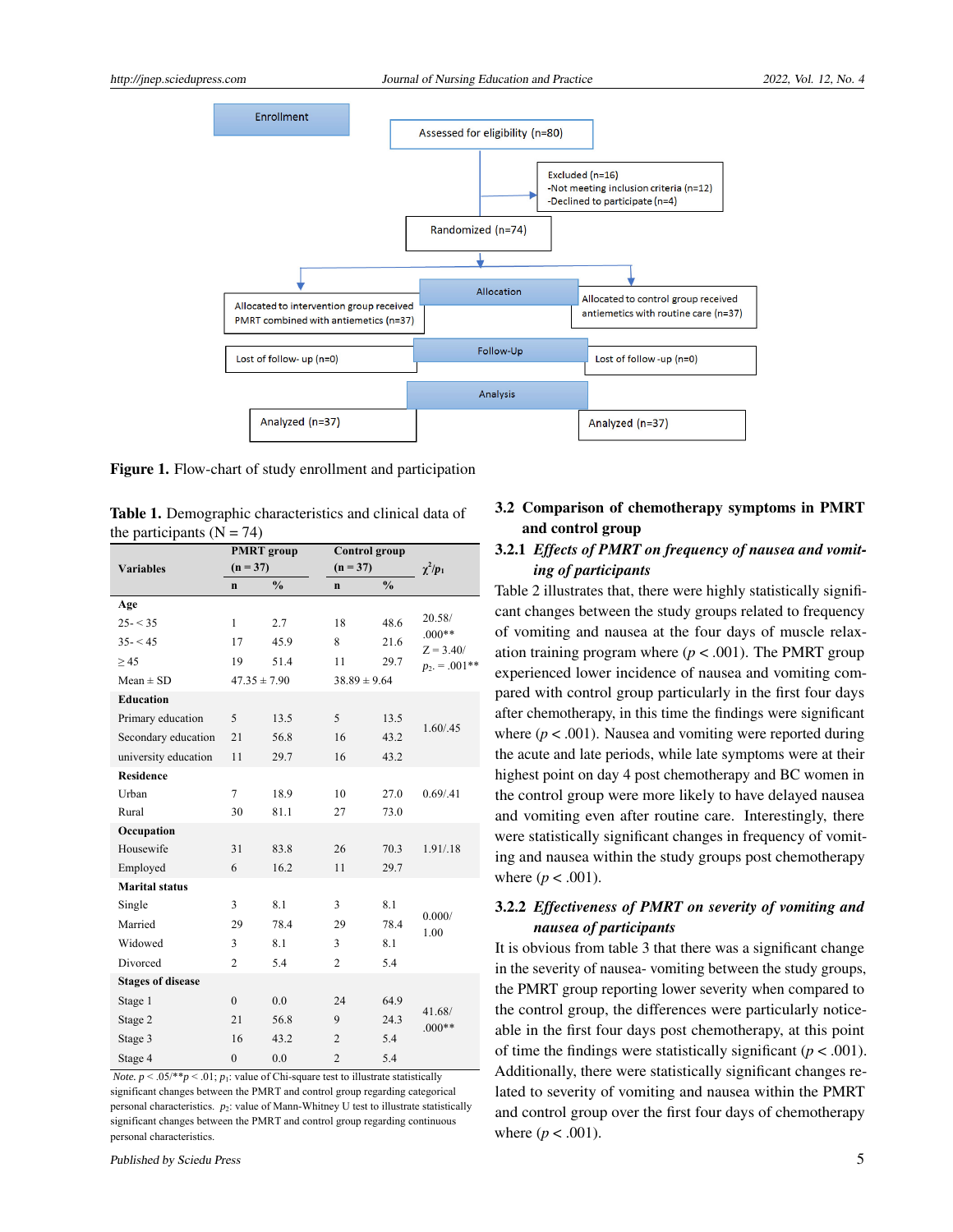| Frequency    | <b>PMRT</b> group<br>$(n = 37)$ |               | <b>Control group</b><br>$(n = 37)$ |               | $\chi^2/p_1$       | Frequency<br>of nausea | <b>PMRT</b> group<br>$(n = 37)$ |               | <b>Control group</b><br>$(n = 37)$ |               | $\chi^2/p_1$       |
|--------------|---------------------------------|---------------|------------------------------------|---------------|--------------------|------------------------|---------------------------------|---------------|------------------------------------|---------------|--------------------|
| of vomiting  | $\mathbf n$                     | $\frac{0}{0}$ | $\mathbf n$                        | $\frac{0}{0}$ |                    |                        | $\mathbf n$                     | $\frac{0}{0}$ | $\mathbf n$                        | $\frac{0}{0}$ |                    |
| $1st$ day    |                                 |               |                                    |               |                    | $1st$ day              |                                 |               |                                    |               |                    |
| None         | 12                              | 32.4          | $\boldsymbol{0}$                   | 0.0           |                    | None                   | 8                               | 21.6          | $\boldsymbol{0}$                   | 0.0           |                    |
| 1-2 times    | 17                              | 45.9          | $\boldsymbol{0}$                   | $0.0\,$       | 20.00/<br>$.000**$ | 1-2 times              | 10                              | 27.0          | 24                                 | 64.9          | 18.27/<br>$.000**$ |
| 3-4 times    | $\,8\,$                         | 21.6          | 24                                 | 64.9          |                    | 3-4 times              | 10                              | 27.0          | 11                                 | 29.7          |                    |
| 5-6 times    | $\mathbf{0}$                    | $0.0\,$       | 13                                 | 35.1          |                    | 5-6 times              | 9                               | 24.3          | $\sqrt{2}$                         | 5.4           |                    |
| $2nd$ day    |                                 |               |                                    |               |                    | $2nd$ day              |                                 |               |                                    |               |                    |
| None         | 22                              | 59.5          | $\boldsymbol{0}$                   | $0.0\,$       |                    | None                   | 16                              | 43.2          | $\overline{4}$                     | 10.8          |                    |
| 1-2 times    | 14                              | 37.8          | 16                                 | 43.2          | 40.34/             | 1-2 times              | 13                              | 35.1          | 21                                 | 56.8          | 10.95/             |
| 3-4 times    | 1                               | 2.7           | 18                                 | 48.6          | $.000**$           | 3-4 times              | $7\phantom{.0}$                 | 18.9          | $\,$ 8 $\,$                        | 21.6          | $.000**$           |
| 5-6 times    | $\boldsymbol{0}$                | 0.0           | $\overline{2}$                     | 5.4           |                    | 5-6 times              | $\mathbf{1}$                    | 2.7           | $\overline{4}$                     | 10.8          |                    |
| 7 and more   | $\boldsymbol{0}$                | 0.0           | $\mathbf{1}$                       | 2.7           |                    | 7 and more             | $\mathbf{0}$                    | 0.0           | $\boldsymbol{0}$                   | 0.0           |                    |
| $3rd$ day    |                                 |               |                                    |               |                    | $3rd$ day              |                                 |               |                                    |               |                    |
| None         | 24                              | 64.9          | $\mathfrak{Z}$                     | 8.1           |                    | None                   | 21                              | 56.8          | $\overline{4}$                     | 10.8          |                    |
| 1-2 times    | 13                              | 35.1          | 14                                 | 37.8          | 36.37/<br>$.000**$ | 1-2 times              | 14                              | 37.8          | 25                                 | 67.5          | 18.95/<br>$.000**$ |
| 3-4 times    | $\mathbf{0}$                    | $0.0\,$       | 17                                 | 45.9          |                    | 3-4 times              | $\overline{2}$                  | 5.4           | 5                                  | 13.5          |                    |
| 5-6 times    | $\boldsymbol{0}$                | $0.0\,$       | $\overline{3}$                     | 8.1           |                    | 5-6 times              | $\boldsymbol{0}$                | 0.0           | 3                                  | 8.1           |                    |
| $4th$ day    |                                 |               |                                    |               |                    | $4th$ day              |                                 |               |                                    |               |                    |
| None         | 24                              | 64.9          | $\overline{4}$                     | 10.8          |                    | None                   | 21                              | 56.8          | $\overline{4}$                     | 10.8          |                    |
| 1-2 times    | 13                              | 35.1          | 14                                 | 37.8          | 33.32/<br>$.000**$ | 1-2 times              | 14                              | 37.8          | 25                                 | 67.6          | 18.95/<br>$.000**$ |
| 3-4 times    | $\boldsymbol{0}$                | 0.0           | 16                                 | 43.2          |                    | 3-4 times              | $\overline{2}$                  | 5.43          | 5                                  | 13.5          |                    |
| 5-6 times    | $\boldsymbol{0}$                | 0.0           | 3                                  | 8.1           |                    | 5-6 times              | $\boldsymbol{0}$                | 0.0           | $\mathfrak{Z}$                     | 8.1           |                    |
| $\chi^2/p_2$ | 52.71/<br>$.000**$              |               | 36.80/<br>$.000**$                 |               |                    | $\chi^2/p_2$           | 73.80/<br>$.000**$              |               | 9.75/<br>$.02*$                    |               |                    |

**Table 2.** Effects of PMRT on frequency of vomiting and nausea among BC women  $(n = 74)$ 

*Note.* Progressive muscle relaxation training (PMRT); breast cancer (BC); \**p* < .05/\*\**p* < .01; *p*1: value of Chi-square test to illustrate statistically significant differences between PMRT and control group in each day./p<sub>2</sub>: value of Friedman's Test to illustrate statistically significant differences between the four days within each group (PMRT and control group).

# 3.3 Comparing duration of nausea and vomiting per hours over time in study groups

When comparing duration of nausea between study groups, Table 4 clarified that, (21.6%) of PMRT group experienced no nausea at all on the first day, reaching maximum (56.8%) on 3rd day of chemotherapy. In the control group, (59.5%) experienced nausea for 2-3 hours on the first day, reaching (18.9%) at third day. There were statistically significant differences as regards duration of nausea in the two groups (*p* < .001). Additionally, small amount of vomiting was reported by (64.9%) of the PMRT group on day one after chemotherapy, declining steadily to reach (35.1%) by day 3. There were statistically significant differences in amount of vomiting in study groups ( $p < .001$ ). Overall, there were statistically significant changes between the PMRT and control group in amount of vomiting and duration of nausea at the first four days of chemotherapy where  $(p < .001)$ .

#### 3.3.1 *Effects of PMRT on retching*

Table 5 revealed that, retching frequency and severity was statistically significant lower in the PMRT group compared to the control group across the four assessment days post chemotherapy  $(p < .001)$ . Furthermore, there were statistically significant changes in the frequency and severity of retching within the PMRT and control group after the first four days of chemotherapy where  $(p < .001)$ . Overall, its observed from table (1-5) that, severity, frequency, amount and duration of nausea, vomiting and retching was also significantly improved in the PMRT group than in the comparison group ( $p < .001$ ).

#### 3.3.2 *Effects of PMRT on anxiety scores of participants*

It is evident from Table 6 that, there were no significant changes in the total anxiety scores between the two groups before chemotherapy administration ( $p > .05$ ). There was a trend toward a significant change in mean anxiety scores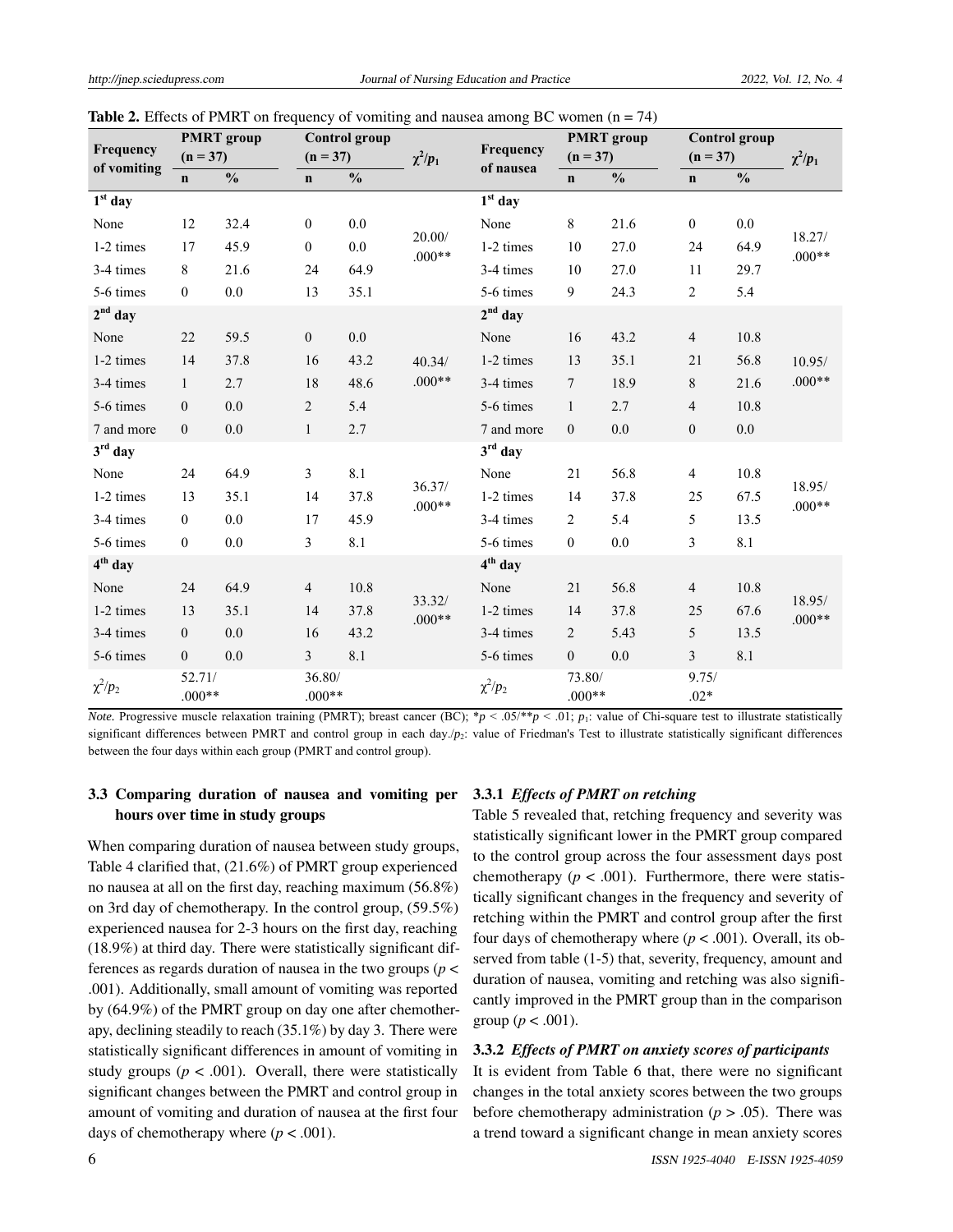between PMRT, and control group after 7 and 14 days of chemotherapy  $(p < .001)$ . Interestingly, when analyzing the differences in anxiety score within PMRT group throughout the study period Table 6 illustrated that, there was statis-

tically significant difference in mean anxiety score of the PMRT group before, after 7 days and at the end of 14 days of implementing muscle relaxation training program where F value/*p* value = 2,168. 15/.0000\*\*.

| <b>Severity of</b> | <b>PMRT</b> group  |               | <b>Control</b> group |               |                    | <b>Severity</b> | <b>PMRT</b> group  |               | <b>Control group</b> |               |                    |
|--------------------|--------------------|---------------|----------------------|---------------|--------------------|-----------------|--------------------|---------------|----------------------|---------------|--------------------|
| vomiting           | $(n = 37)$         |               | $(n = 37)$           |               | $\chi^2/p_1$       | of nausea       | $(n = 37)$         |               | $(n = 37)$           |               | $\chi^2/p_1$       |
|                    | $\mathbf n$        | $\frac{0}{0}$ | $\mathbf n$          | $\frac{0}{0}$ |                    |                 | $\mathbf n$        | $\frac{0}{0}$ | $\mathbf n$          | $\frac{0}{0}$ |                    |
| $1st$ day          |                    |               |                      |               |                    | $1st$ day       |                    |               |                      |               |                    |
| No                 | 11                 | 29.7          | $\boldsymbol{0}$     | 0.0           |                    | $\rm No$        | $\,$ 8 $\,$        | 21.6          | $\mathbf{0}$         | $0.0\,$       |                    |
| Mild               | 23                 | 62.2          | 12                   | 32.4          | 31.89/             | Mild            | 20                 | 54.1          | 13                   | 35.1          | 21.00/             |
| Moderate           | $\mathfrak{Z}$     | 8.1           | 22                   | 59.5          | $.000**$           | Moderate        | 5                  | 13.5          | 21                   | 56.8          | $.000**$           |
| Great              | $\mathbf{0}$       | 0.0           | $\overline{3}$       | 8.1           |                    | Great           | $\overline{4}$     | 10.8          | 2                    | 5.4           |                    |
| Severe             | $\boldsymbol{0}$   | $0.0\,$       | $\boldsymbol{0}$     | $0.0\,$       |                    | Severe          | $\boldsymbol{0}$   | $0.0\,$       | $\mathbf{1}$         | 2.7           |                    |
| $2nd$ day          |                    |               |                      |               |                    | $2nd$ day       |                    |               |                      |               |                    |
| N <sub>o</sub>     | 21                 | 56.8          | $\mathfrak{Z}$       | 8.1           |                    | No              | 16                 | 43.2          | $\mathfrak{Z}$       | 8.1           |                    |
| Mild               | 16                 | 43.2          | 16                   | 43.2          | 31.50/<br>$.000**$ | Mild            | 19                 | 51.4          | 19                   | 51.4          | 18.90/<br>$.000**$ |
| Moderate           | $\mathbf{0}$       | $0.0\,$       | 15                   | 40.5          |                    | Moderate        | $\overline{c}$     | 5.4           | 14                   | 37.8          |                    |
| Great              | $\mathbf{0}$       | $0.0\,$       | $\mathfrak{Z}$       | 8.1           |                    | Great           | $\boldsymbol{0}$   | $0.0\,$       | $\mathbf{1}$         | 2.7           |                    |
| $3rd$ day          |                    |               |                      |               |                    | $3rd$ day       |                    |               |                      |               |                    |
| No.                | 24                 | 64.9          | $\overline{4}$       | 10.8          |                    | N <sub>0</sub>  | $21\,$             | 56.8          | 4                    | 10.8          |                    |
| Mild               | 13                 | 35.1          | 15                   | 40.5          | 32.43/<br>$.000**$ | Mild            | 16                 | 43.2          | 19                   | 51.4          | 25.82/<br>$.000**$ |
| Moderate           | $\boldsymbol{0}$   | $0.0\,$       | 17                   | 45.9          |                    | Moderate        | $\boldsymbol{0}$   | $0.0\,$       | 14                   | 37.8          |                    |
| Great              | $\mathbf{0}$       | $0.0\,$       | $\mathbf{1}$         | 2.7           |                    | Great           | $\boldsymbol{0}$   | $0.0\,$       | $\boldsymbol{0}$     | 0.0           |                    |
| $4th$ day          |                    |               |                      |               |                    | $4th$ day       |                    |               |                      |               |                    |
| No                 | 24                 | 64.9          | $\overline{4}$       | 10.8          |                    | No              | 21                 | 56.8          | $\overline{4}$       | 10.8          |                    |
| Mild               | 13                 | 35.1          | 15                   | 40.5          | 32.43/<br>$.000**$ | Mild            | 16                 | 43.2          | 19                   | 51.4          | 25.82/<br>$.000**$ |
| Moderate           | $\mathbf{0}$       | $0.0\,$       | 17                   | 45.9          |                    | Moderate        | $\boldsymbol{0}$   | $0.0\,$       | 14                   | 37.8          |                    |
| Great              | $\boldsymbol{0}$   | 0.0           | $\mathbf{1}$         | 2.7           |                    | Great           | $\boldsymbol{0}$   | 0.0           | $\boldsymbol{0}$     | 0.0           |                    |
| $\chi^2/p_2$       | 39.37/<br>$.000**$ |               | 20.11/<br>$.000**$   |               |                    | $\chi^2/p_2$    | 54.85/<br>$.000**$ |               | 27.97/<br>$.000**$   |               |                    |

|  |  |  | <b>Table 3.</b> Comparing severity of vomiting and nausea over time in study groups $(n = 74)$ |  |  |  |  |  |
|--|--|--|------------------------------------------------------------------------------------------------|--|--|--|--|--|
|--|--|--|------------------------------------------------------------------------------------------------|--|--|--|--|--|

*Note.* Progressive muscle relaxation training (PMRT);  $\frac{p}{p}$  < .05/\*\*p < .01;  $p_1$ : value of Chi-square test to illustrate statistically significant changes between the PMRT and control group in each day/p2: value of Friedman's Test to illustrate statistically significant differences between the four days within each group (PMRT and control group).

# 4. DISCUSSION

The present study aimed to evaluate the efficacy of PMRT exercise on CINV and anxiety among breast cancer women. The results confirm the hypothesis (1) that, "The PMRT group would show significantly greater improvements in severity, frequency, and duration, of chemotherapyassociated nausea-vomiting and retching than the control group participants immediately and for a week postchemotherapy." The women participating in PMRT, and control group included in the study were identical for sociodemographic data such as education level, occupation, marital status, and residence. There were statistically significant

of the participants in the PMRT group and one third of the control group were past their fourth decade. Similar study pointed out that, more than one third of the in-

dividuals in the intervention and the control group were close to the fifth decade of life.<sup>[\[25\]](#page-10-13)</sup> In the present study, majority of the patients were having stage II BC in the PMRT group. This comes in line with a study by Bhatia and associates who reported that majority of women in experimental group were having stage II BC.<sup>[\[25\]](#page-10-13)</sup>

changes between PMRT, and control group related to their age, and the stage of disease. In this study, more than half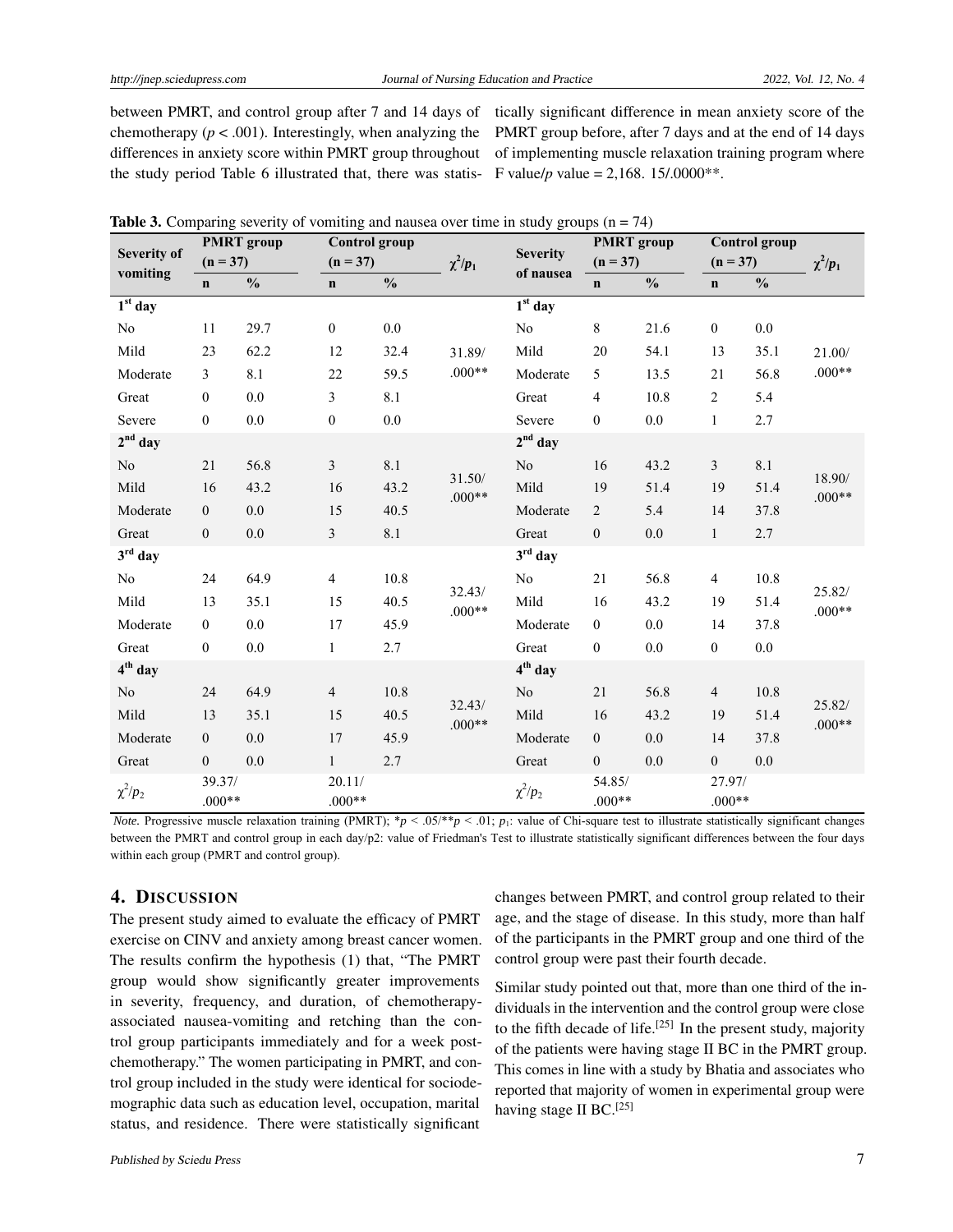|                              |                    | <b>PMRT</b> group |                    | <b>Control</b> group |                    |                              |                  | ັັ<br><b>PMRT</b> group |                    | <b>Control</b> group |                    |  |
|------------------------------|--------------------|-------------------|--------------------|----------------------|--------------------|------------------------------|------------------|-------------------------|--------------------|----------------------|--------------------|--|
| <b>Amount of</b><br>vomiting | $(n = 37)$         |                   | $(n = 37)$         |                      | $\chi^2/p_1$       | <b>Duration</b><br>of nausea | $(n = 37)$       |                         | $(n = 37)$         |                      | $\chi^2/p_1$       |  |
|                              | $\mathbf n$        | $\frac{0}{0}$     | $\mathbf n$        | $\frac{0}{0}$        |                    |                              | $\mathbf n$      | $\frac{0}{0}$           | $\mathbf n$        | $\frac{0}{0}$        |                    |  |
| $1st$ day                    |                    |                   |                    |                      |                    | $1st$ day                    |                  |                         |                    |                      |                    |  |
| No                           | 12                 | 32.4              | $\boldsymbol{0}$   | $0.0\,$              |                    | Not at all                   | $\,8\,$          | 21.6                    | $\boldsymbol{0}$   | $0.0\,$              |                    |  |
| Small                        | 24                 | 64.9              | $8\,$              | 21.6                 | 46.19/             | hour or less                 | 19               | 51.4                    | 11                 | 29.7                 | 19.28/             |  |
| Fair                         | $\mathbf{1}$       | 2.7               | 20                 | 54.1                 | $.000**$           | 2-3 hour                     | 6                | 16.2                    | 22                 | 59.5                 | $.000**$           |  |
| Large                        | $\boldsymbol{0}$   | $0.0\,$           | $8\,$              | 21.6                 |                    | 4-6 hour                     | $\overline{4}$   | 10.8                    | $\overline{4}$     | 10.8                 |                    |  |
| Very large                   | $\theta$           | $0.0\,$           | 1                  | 2.7                  |                    | $> 6$ hour                   | $\mathbf{0}$     | 0.0                     | $\boldsymbol{0}$   | $0.0\,$              |                    |  |
| $2nd$ day                    |                    |                   |                    |                      |                    | $2nd$ day                    |                  |                         |                    |                      |                    |  |
| No                           | $22\,$             | 59.5              | $\mathfrak{Z}$     | 8.1                  |                    | Not at all                   | 16               | 43.2                    | $\overline{4}$     | 10.8                 |                    |  |
| Small                        | 15                 | 40.5              | 14                 | 37.8                 | 34.47/<br>$.000**$ | hour or less                 | 18               | 48.6                    | 15                 | 40.5                 | 18.47/<br>$.000**$ |  |
| Fair                         | $\boldsymbol{0}$   | $0.0\,$           | 17                 | 45.9                 |                    | 2-3 hour                     | 3                | 8.1                     | 15                 | 40.5                 |                    |  |
| Large                        | $\boldsymbol{0}$   | $0.0\,$           | $\mathfrak{Z}$     | 8.1                  |                    | 4-6 hour                     | $\mathbf{0}$     | $0.0\,$                 | 3                  | 8.1                  |                    |  |
| $3rd$ day                    |                    |                   |                    |                      |                    | $3rd$ day                    |                  |                         |                    |                      |                    |  |
| N <sub>0</sub>               | 24                 | 64.9              | $\overline{4}$     | 10.8                 |                    | Not at all                   | 21               | 56.8                    | 4                  | 10.8                 |                    |  |
| Small                        | 13                 | 35.1              | 14                 | 37.8                 | 33.23/<br>$.000**$ | hour or less                 | 16               | 43.2                    | 23                 | 62.2                 | 22.82/<br>$.000**$ |  |
| Fair                         | $\boldsymbol{0}$   | 0.0               | 18                 | 48.6                 |                    | $2-3$ hour                   | $\mathbf{0}$     | 0.0                     | 7                  | 18.9                 |                    |  |
| Large                        | $\boldsymbol{0}$   | 0.0               | $\mathbf{1}$       | 2.7                  |                    | 4-6 hour                     | $\theta$         | 0.0                     | 3                  | 8.1                  |                    |  |
| $4th$ day                    |                    |                   |                    |                      |                    | $4th$ day                    |                  |                         |                    |                      |                    |  |
| N <sub>o</sub>               | 24                 | 64.9              | $\overline{4}$     | 10.8                 |                    | Not at all                   | 21               | 56.8                    | $\overline{4}$     | 10.8                 |                    |  |
| Small                        | 13                 | 35.4              | 14                 | 37.8                 | 33.23/<br>$.000**$ | hour or less                 | 16               | 43.2                    | 23                 | 62.2                 | 22.82/<br>$.000**$ |  |
| Fair                         | $\mathbf{0}$       | 0.0               | 18                 | 48.6                 |                    | 2-3 hour                     | $\overline{0}$   | 0.0                     | $\overline{7}$     | 18.9                 |                    |  |
| Large                        | $\boldsymbol{0}$   | 0.0               | $\mathbf{1}$       | 2.7                  |                    | 4-6 hour                     | $\boldsymbol{0}$ | $0.0\,$                 | 3                  | 8.1                  |                    |  |
| $\chi^2/p_2$                 | 34.17/<br>$.000**$ |                   | 48.43/<br>$.000**$ |                      | 57.53/<br>$.000**$ | $\chi^2/p_2$                 |                  |                         | 37.23/<br>$.000**$ |                      |                    |  |

| <b>Table 4.</b> Comparison of nausea and vomiting (amount & duration) between the study groups ( $n = 74$ ) |  |  |  |  |  |  |  |  |  |  |
|-------------------------------------------------------------------------------------------------------------|--|--|--|--|--|--|--|--|--|--|
|-------------------------------------------------------------------------------------------------------------|--|--|--|--|--|--|--|--|--|--|

*Note.* Progressive muscle relaxation training (PMRT); \**p* < .05/\*\**p* < .01; *p*<sub>1</sub>: value of Chi-square test to illustrate statistically significant changes between the PMRT and control group in each day/ $p_2$ : value of Friedman's Test to illustrate statistically significant differences between the four days within each group (PMRT and control group).

The results of the current study proved that participants who received PMRT in conjunction with antiemetics experienced more improvement in post chemotherapy vomiting and nausea as shown by frequency, severity, and duration. Interestingly have better control over early and late vomiting and nausea compared to control group who received antiemetic and routine care. The changes between the control and PMRT group were considerably evident especially at the first four days.

In repeated measurements, PMRT group showed highly statistically significant decreases in frequency, severity, duration and amount of nausea-vomiting, and retching starting from the second day , where the changes became smaller between the two groups from the 3rd day of exercise , this results recommends that, the effectiveness of PMRT on nauseavomiting and retching were most evident in first week of receiving chemotherapeutic agents when the BC women are unfamiliar with a chemotherapy's nature and distressing

symptoms. At this time, cancer patients urgently need effective mechanisms to counteract the painful symptoms of chemotherapy. From all the previous results, we conclude that, there were highly statistically significant differences between PMRT and control group related frequency, severity, and amount of vomiting- nausea, and retching at the four days of muscle relaxation training program .

These results are consistent with several studies in different countries.<sup>[\[18,](#page-10-6)[26\]](#page-10-14)</sup> In randomized controlled trials (RCTs), the PMRT was dramatically reduced the frequency, severity, du-ration of nausea-vomiting and retching.<sup>[\[13\]](#page-10-1)</sup> Similarly, in the RCT, the results revealed that the gradual relaxation of the muscles caused changes in vomiting, nausea and physiological state, and these changes were statistically significant. In the present study, PMRT sessions were started at the first chemotherapeutic dose, which had a good effect in decreasing nausea-vomiting and retching.[\[27\]](#page-10-15)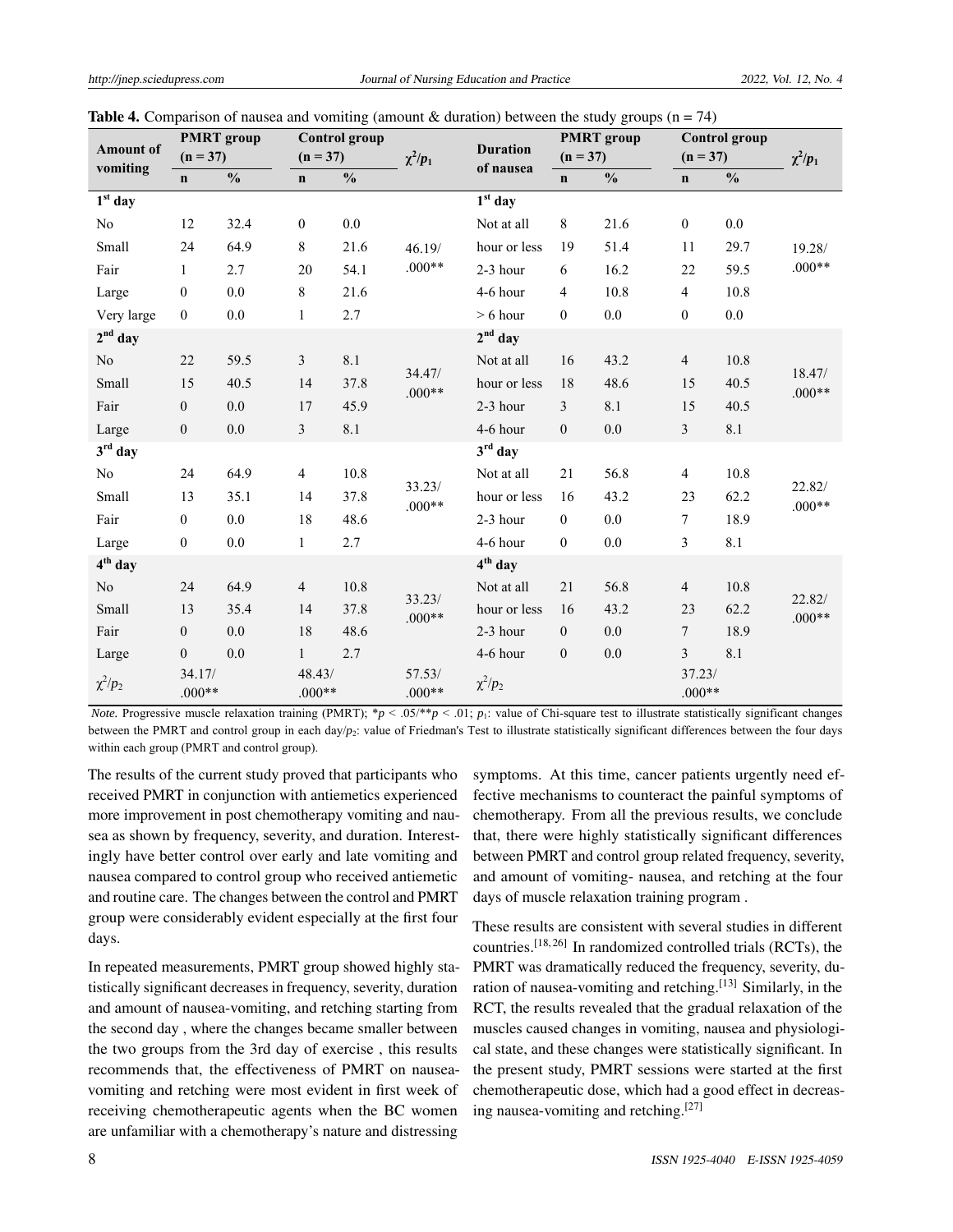|              |                    | <b>PMRT</b> group |                    | <b>Control</b> group |              | <b>Severity</b> |                    | $\mathbf{r}$<br><b>PMRT</b> group |                    | Control group |              |
|--------------|--------------------|-------------------|--------------------|----------------------|--------------|-----------------|--------------------|-----------------------------------|--------------------|---------------|--------------|
| Frequency    | $(n = 37)$         |                   | $(n = 37)$         |                      | $\chi^2/p_1$ | of              | $(n = 37)$         |                                   | $(n = 37)$         |               | $\chi^2/p_2$ |
| of retching  | $\mathbf n$        | $\frac{0}{0}$     | $\mathbf n$        | $\frac{0}{0}$        |              | retching        | $\mathbf{n}$       | $\frac{0}{0}$                     | $\mathbf n$        | $\frac{0}{0}$ |              |
| $1st$ day    |                    |                   |                    |                      |              | $1st$ day       |                    |                                   |                    |               |              |
| None         | 8                  | 21.6              | 0                  | 0.0                  |              | No              | 8                  | 21.6                              | $\overline{0}$     | 0.0           |              |
| 1-2 times    | 26                 | 70.3              | 8                  | 21.6                 | 39.24/       | Mild            | 26                 | 70.3                              | 11                 | 29.7          | 32.52/       |
| 3-4 times    | 3                  | 8.1               | 16                 | 43.2                 | $.000**$     | Moderate        | 3                  | 8.1                               | 22                 | 59.5          | $.000**$     |
| 5-6 times    | $\mathbf{0}$       | 0.0               | 10                 | 27.0                 |              | Great           | $\mathbf{0}$       | 0.0                               | $\overline{4}$     | 10.8          |              |
| 7 and more   | $\boldsymbol{0}$   | 0.0               | $\mathfrak{Z}$     | 8.1                  |              | Severe          | $\mathbf{0}$       | 0.0                               | $\boldsymbol{0}$   | 0.0           |              |
| $2nd$ day    |                    |                   |                    |                      |              | $2nd$ day       |                    |                                   |                    |               |              |
| None         | 20                 | 54.1              | 3                  | 8.1                  | 32.86/       | No              | 20                 | 54.1                              | $\overline{4}$     | 10.8          | 32.52/       |
| 1-2 times    | 17                 | 45.9              | 14                 | 37.8                 | $.000**$     | Mild            | 17                 | 45.9                              | 12                 | 32.4          | $.000**$     |
| 3-4 times    | $\mathbf{0}$       | 0.0               | 12                 | 32.4                 |              | Moderate        | $\mathbf{0}$       | 0.0                               | 18                 | 48.6          |              |
| 5-6 times    | $\overline{0}$     | $0.0\,$           | $8\,$              | 21.6                 |              | Great           | $\mathbf{0}$       | 0.0                               | $\mathfrak{Z}$     | 8.1           |              |
| $3rd$ day    |                    |                   |                    |                      |              | $3rd$ day       |                    |                                   |                    |               |              |
| None         | 25                 | 67.6              | $\overline{4}$     | 10.8                 | 30.10/       | No              | 23                 | 62.2                              | $\overline{4}$     | 10.8          | 23.70/       |
| 1-2 times    | 10                 | 27.0              | 14                 | 37.8                 | $.000**$     | Mild            | 12                 | 32.4                              | 20                 | 54.1          | $.000**$     |
| 3-4 times    | 2                  | 5.4               | 11                 | 29.7                 |              | Moderate        | 2                  | 5.4                               | 10                 | 27.0          |              |
| 5-6 times    | $\boldsymbol{0}$   | $0.0\,$           | 8                  | 21.6                 |              | Great           | $\boldsymbol{0}$   | $0.0\,$                           | 3                  | 8.1           |              |
| $4th$ day    |                    |                   |                    |                      |              | $4th$ day       |                    |                                   |                    |               |              |
| None         | 25                 | 67.6              | $\overline{4}$     | 10.8                 | 30.10/       | N <sub>o</sub>  | 23                 | 62.2                              | $\overline{4}$     | 10.8          | 23.70/       |
| 1-2 times    | 10                 | 27.0              | 14                 | 37.8                 | $.000**$     | Mild            | 12                 | 32.4                              | 20                 | 54.1          | $.000**$     |
| 3-4 times    | $\overline{2}$     | 5.4               | 11                 | 29.7                 |              | Moderate        | $\overline{2}$     | 5.4                               | 10                 | 27.0          |              |
| 5-6 times    | $\overline{0}$     | 0.0               | 8                  | 21.6                 |              | Great           | $\boldsymbol{0}$   | 0.0                               | $\overline{3}$     | $8.1\,$       |              |
| $\chi^2/p_2$ | 41.12/<br>$.000**$ |                   | 34.65/<br>$.000**$ |                      |              | $\chi^2/p_2$    | 34.11/<br>$.000**$ |                                   | 30.55/<br>$.000**$ |               |              |

**Table 5.** Comparison of changes in retching between the PMRT and control group  $(n = 74)$ 

*Note.* Progressive muscle relaxation training (PMRT); \**p* < .05/\*\**p* < .01; *p*<sub>1</sub>: value of Chi-square test to illustrate statistically significant differences between the study group and control group in each day/*p*2: value of Friedman's Test to illustrate statistically significant differences between the four days within each group (PMRT and control group).

Table 6. Effects of PMRT on anxiety scores of participants  $(n = 74)$ 

| <b>Total anxiety</b> | <b>PMRT</b> group<br>$(n = 37)$ | Control group<br>$(n = 37)$ | $t$ -value/<br>$p$ value |  |  |
|----------------------|---------------------------------|-----------------------------|--------------------------|--|--|
| score                | $Mean \pm SD$                   | $Mean \pm SD$               |                          |  |  |
| Before               | $42.13 \pm 1.91$                | $42.08 + 2.19$              | 0.11/0.91                |  |  |
| After 7 days         | $17.91 + 2.24$                  | $42.14 \pm 1.91$            | 49.95/.000**             |  |  |
| After 17 days        | $17.91 \pm 2.24$                | $42.14 \pm 1.91$            | 49.95/.000**             |  |  |
| F value / $p$ value  | 2168.15/.0000**                 | 0.11/0.74                   |                          |  |  |

*Note.* Progressive muscle relaxation training (PMRT);  $* p < .05/*p < .01$ ; *p*1: value of independent t test illustrates statistically significant changes between the PMRT and control group in each phase of training program. / p2: value of repeated two-way ANOVA to illustrate statistically significant differences between three phases of training program for each group (PMRT and control group)

It is also worth noting, these results supported other studies reporting that nurses can train oncology patients to practice PMRT, as it can be easily learned, and patients can practice on their own.[\[28\]](#page-10-16) Previous results confirmed the efficacy of using PMRT as a non-pharmacological drug for decreasing the side effects of chemotherapy. Additionally, the previ-

ous finding is proportionate with a study confirmed that, PMRT, improved anticipatory, early, and late CINV in conjunction with antiemetics than using pharmacological treat-ment alone.<sup>[\[29,](#page-10-17) [30\]](#page-10-18)</sup> Therefore, PMRT is an effective method with antiemetics administered to BC patients to decrease the severity, duration of vomiting and nausea.<sup>[\[27\]](#page-10-15)</sup>

When considering the effectiveness of PMRT on reducing anxiety between the study groups, according to Rhodes Index scores, the results of this study indicated that, BC women of PMRT group illustrated significant decrease in its mean anxiety scores after two weeks, when compared to mean anxiety scores in comparable group. There were statistically significant differences between PMRT and control group in their anxiety level post one and two week of chemotherapy. Additionally, there was a trend toward a significant difference in anxiety level within PMRT group after two weeks of implementing PMRT.

Overall, the findings of the present study indicated that, the anxiety related to NV and retching experienced by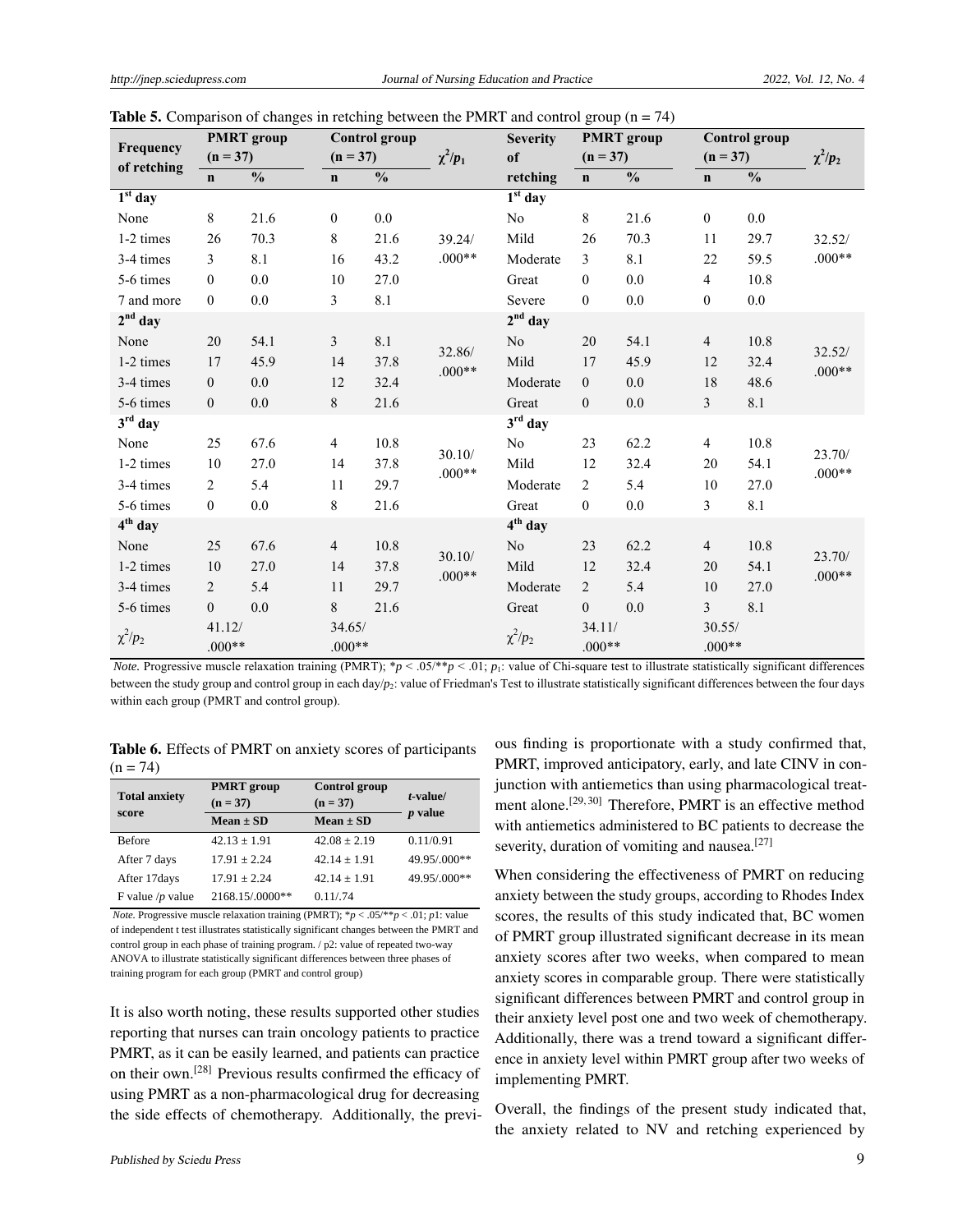BC women after practicing of PMRT sessions was lower than that of the control group with a statistically significant changes.This may be due to meticulous attention and care provided by researcher during the program implementation. These findings support our 2nd hypothesis, proposed that "Women with breast cancer who receive PMRT will have significantly less anxiety than women in the control group after two weeks of chemotherapy".

This result is congruent with RCT on preventing anxiety and depression in cancer patients by applying PMRT sessions. The experimental group significantly decreases total hospital anxiety and depression score.<sup>[\[31\]](#page-10-19)</sup> Which has been confirmed by other study proved that PMRT had a good effect in reducing anxiety and depression among patients.[\[32\]](#page-10-20) A study conducted in South Korea pointed out that PMRT reduced the adverse effects of chemotherapy in women with breast cancer.[\[33\]](#page-10-21)

In this regard, similar results were seen in the study conducted by Kaur and others which was a randomized controlled trail on preventing anxiety, depression, and fatigue among patients with cervical cancer, the intervention significantly reduces total hospital anxiety and depression score. This decrease was observed in both subscales of anxiety and depression.<sup>[\[26\]](#page-10-14)</sup> In this context, two recent studies conclude that there is a positive effect of PMRT in reducing anxiety in breast cancer patients.[\[1,](#page-9-0) [34\]](#page-10-22)

# 5. CONCLUSION

In conclusion, the current study highlighted sufficient evidence that PMRT combined with antiemetic drugs were effective in decreasing the severity, frequency, and duration of CINV, retching, and anxiety among BC patients. The results also pointed out, the possibility to safely integrate PMRT with antiemetics into clinical practice, to control such painful side effects of chemotherapy.

#### Relevance to clinical practice

According to the study findings, (1) the hospital should provide instructions and demonstration videos that include the PMRT technique to be used by the patient in chemotherapy department, (2) PMRT should be demonstrated using different measurement scales in all cancer stage, (3) conduct larger, longer follow-up studies in groups of patients receiving different chemotherapy protocols to obtain a higher probability outcome.

# FUNDING

The authors did not receive any financial support to conduct or publish this research article.

# CONFLICTS OF INTEREST DISCLOSURE

The authors declare that they have no conflict of interest.

## **REFERENCES**

- <span id="page-9-0"></span>[1] Yudono D. The Effect of Progressive Muscle Relaxation Therapy on Anxiety of Patients with Chemotherapy Measures at Dadi Keluarga Hospital Banyumas. Advances in Health Sciences Research. 2019; 20: 54-58.
- <span id="page-9-1"></span>[2] Ibrahim AS, Khaled HM, Mikhail NN, et al. Cancer incidence in Egypt: Results of the national population-based cancer registry program. J Cancer Epidemiol. 2014; 437971. PMid:25328522 <https://doi.org/10.1155/2014/437971>
- <span id="page-9-2"></span>[3] Charalambous A, Giannakopoulou M, Bozas E, et al. Guided imagery, and progressive muscle relaxation as a cluster of symptoms management intervention in patients receiving chemotherapy: a randomized control trial. PloS One. 2016; Jun 24; 11(6): e0156911. PMid:27341675 [https://doi.org/10.1371/journal.pone.0](https://doi.org/10.1371/journal.pone.0156911) [156911](https://doi.org/10.1371/journal.pone.0156911)
- <span id="page-9-3"></span>[4] DeVita, Hellman, Rosenberg. Cancer principles and practice of oncology: Side effects of cancer. 8th ed. Philadelphia (USA): Williams and wilkins; 2008; 2639-41.
- <span id="page-9-4"></span>[5] Shakiba M, Parsi H, Pahlavani Shikhi Z, et al. The Effect of Psycho-Education Intervention Based on Relaxation Methods and Guided Imagery on Nausea and Vomiting of Pregnant Women. J Fam Reprod Health 2019; 13(1): 47-55. [https://doi.org/10.18502/jfrh.](https://doi.org/10.18502/jfrh.v13i1.1612) [v13i1.1612](https://doi.org/10.18502/jfrh.v13i1.1612)
- <span id="page-9-5"></span>[6] Dikmen HA, Terzioglu F. Effects of reflexology and progressive muscle relaxation on pain, fatigue, and quality of life during chemotherapy in gynecologic cancer patients. Pain Management Nursing. 2019; 20(1): 47-5. PMid:29776873 [https://doi.org/10.1016/j.pm](https://doi.org/10.1016/j.pmn.2018.03.001) [n.2018.03.001](https://doi.org/10.1016/j.pmn.2018.03.001)
- <span id="page-9-6"></span>[7] Steinberg BA, Klatt M, Duchemin AM. Feasibility of a mindfulnessbased intervention for surgical intensive care Unit personnel. Am. J. Crit. Care. 2017; 26(1): 10-18. PMid:27965223 [https://doi.or](https://doi.org/10.4037/ajcc2017444) [g/10.4037/ajcc2017444](https://doi.org/10.4037/ajcc2017444)
- <span id="page-9-7"></span>[8] Troxel WM, Buysse DJ, Matthews KA, et al. Sleep symptoms predict the development of the metabolic syndrome. Sleep. 2010; 33(12): 1633-1640. PMid:21120125 https://doi.org/10.1093/sleep/33.12.1633
- <span id="page-9-8"></span>[9] Nasiri S, Akbari H, Tagharrobi L, et al. The effect of progressive muscle relaxation and guided imagery on stress, anxiety, and depression of pregnant women referred to health centers. J Educ Health Promot. 2018; 7: 41.
- [10] Tian X, Xu LL, Tang RY, et al. Role of progressive muscle relaxation in preventing and alleviating of nausea and vomiting caused by chemotherapy among cancer patients: a protocol of systematic review. TMR Integrative Nursing. 2019; 3(6): 226-230. [https:](https://doi.org/10.12032/tmrin20191213) [//doi.org/10.12032/tmrin20191213](https://doi.org/10.12032/tmrin20191213)
- <span id="page-9-9"></span>[11] Sahin ZA, Dayapog N. Effect of progressive relaxation exercises on fatigue and sleep quality in patients with chronic obstructive lung